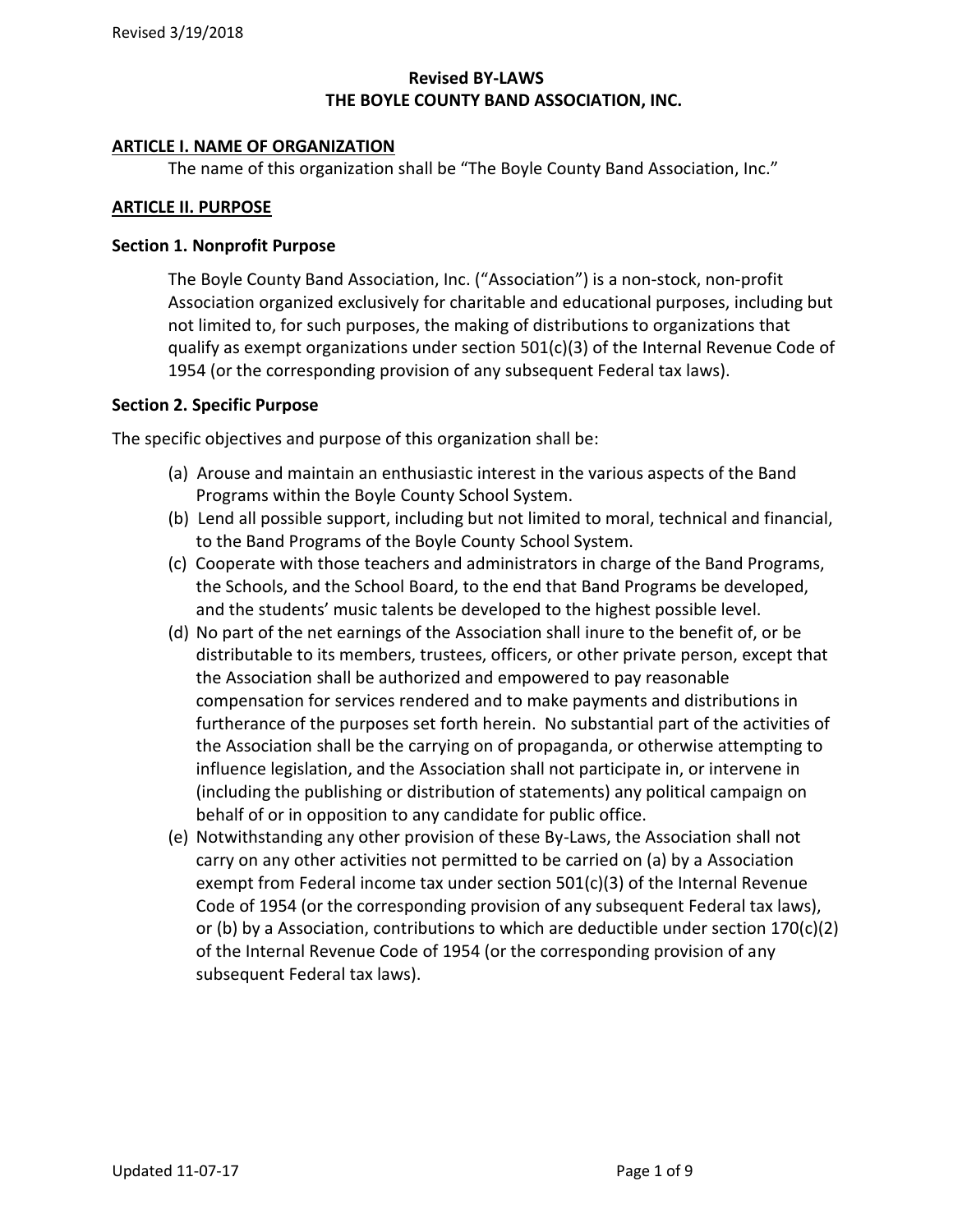### **Section 1. Eligibility for Membership**

The membership of The Boyle County Band Association, Inc. shall not be limited. Anyone interested in the progress and development of the Band Programs of the Boyle County School System is considered to be an active member.

### **ARTICLE IV. MEETINGS OF MEMBERS**

#### **Section 1. Regular Meetings**

- (a) The regular meetings of The Boyle County Band Association, Inc. shall be held on the first Monday of the month at 7:00 p.m. except when the meeting falls on a holiday. The meeting will then be held on the next available day at 7:00 p.m. or at a date/time established by the Executive Board.
- (b) The meeting will be held at the Band Room, Boyle County High School, Perryville Rd, Danville, KY 40422 unless otherwise noted by the President.

### **Section 2. Annual Meetings**

An annual membership meeting shall be scheduled in conjunction with the Spring Concert as determined by the band director.. A review of the organizations financial status, brief report on activities and accomplishments and planned goals for the upcoming year shall be presented to the membership.

#### **Section 3. Special Meetings**

Notice of Special Meetings shall be called by the President with a notice of no less than 72 hours.

### **Section 4. Quorum**

A quorum shall be defined as 6 general members. This 6 will not include any elected officer. The Parliamentarian and Redbook Advisor shall have voting privilege in any meeting except the Executive Board Meetings.

### **Section 5. Voting**

All issues to be voted on shall be decided those present at the meeting in which the vote takes place.

### **ARTICLE V. EXECUTIVE BOARD**

### **Section 1. General Powers**

The Executive Board shall have general supervision of the affairs of The Boyle County Band Association, Inc.

### **Section 2. Membership of Executive Board**

The Executive Board shall be composed of the elected officers of The Boyle County Band Association, Inc. The Band Director, immediate past President, Parliamentarian and Red Book Advisor will be in attendance and shall have no voting privileges.

### **Section 3. Regular Meetings**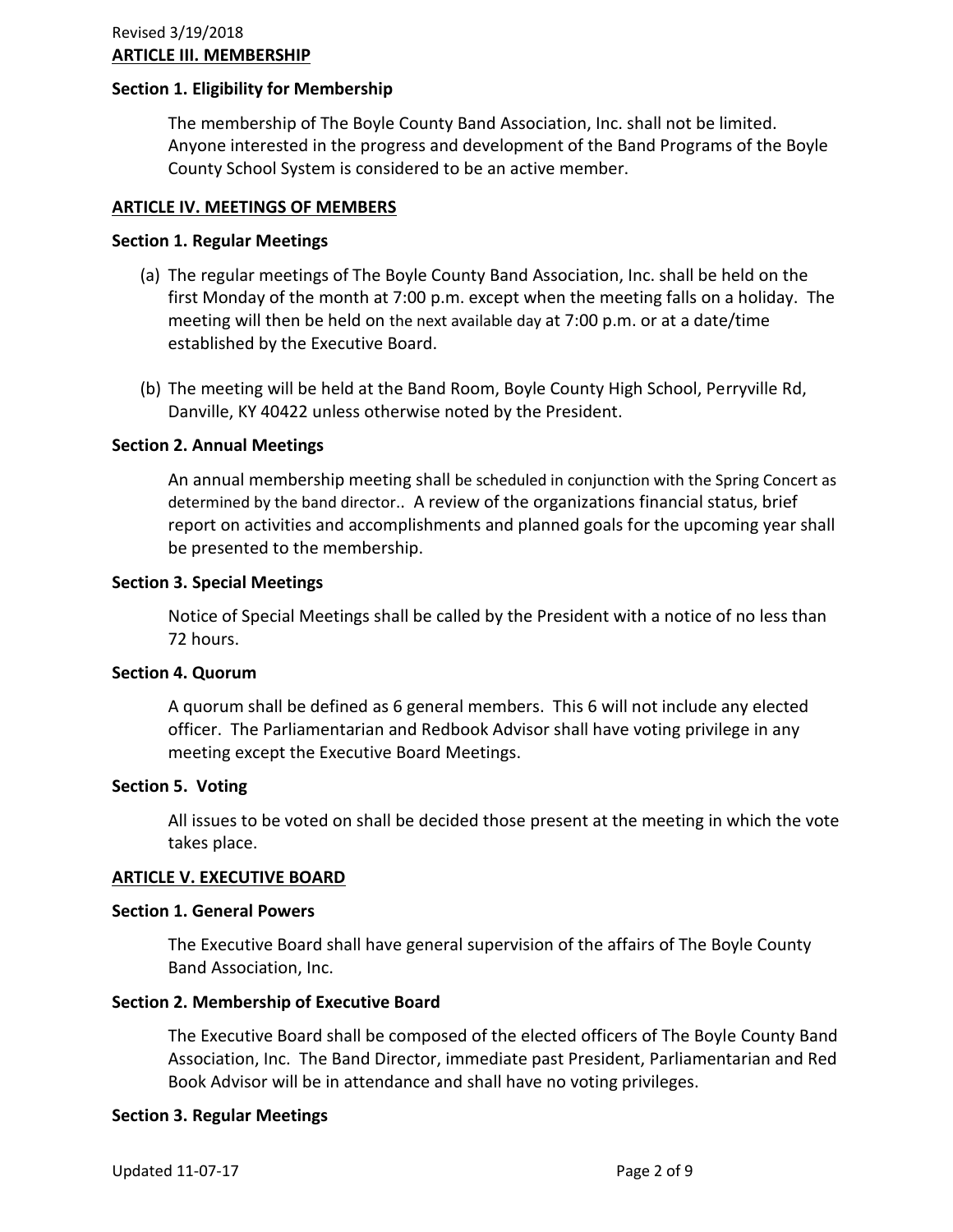- (a) The Executive Board shall meet prior to each general meeting to discuss policy issues and set the agenda for the general meeting or at times deemed necessary by the President to determine policy.
- (b) The Executive Board may invite any person(s) as needed to discuss matters being present during Executive Board meeting. This invitation from the Executive Board does not constitute a privilege to vote.

## **Section 4. Quorum**

A majority of the members of the Executive Board shall constitute a quorum.

### **Section 5. Advisors to the Executive Board and General Membership**

### **(a) Parliamentarian**

- 1. Any question concerning parliamentary procedure at meetings shall be determined by the President by reference to Robert's Rules of Order. President may also call upon the Parliamentarian for clarification.
- 2. The Nominating Committee shall appoint a Parliamentarian to serve in term with the current officers.
- 3. The qualifications and term of appointment will be the same as the officers as well as resignation and removal.

### **(b) Redbook Advisor**

- 1. Any questions concerning Redbook procedure at meetings shall be determined by the Redbook Advisor.
- 2. Redbook Advisor will need to complete all training as provided by the Kentucky Department of Education which may include webinars, documents, and other material.
- 3. The Nominating Committee shall appoint a Redbook Advisor to serve in term with the current officers.
- 4. The qualifications and term of appointment will be the same as the officers as well as resignation and removal.

### **ARTICLE VI. OFFICERS**

### **Section 1. Officers**

The officers of the Association shall be a President, 1st Vice President - Operations, 2nd Vice President - Finance, Corresponding Secretary, Recording Secretary, Treasurer and Associate Treasurer.

### **Section 2. Qualifications and Term of Office**

- (a) Every officer shall be a regular member of the Association. The term of office for all officers shall be one (1) year from July 1 through June 30 of the following year.
- (b) Every officer shall be responsible for Redbook Protocol.
- (c) Person may serve in the same office for no more than a two (2) consecutive terms.

### **Section 3. Resignation of Officers**

Any Officer may resign at any time by giving notice in writing to the Executive Board, the President or the Recording Secretary of the Association. A resignation shall be effective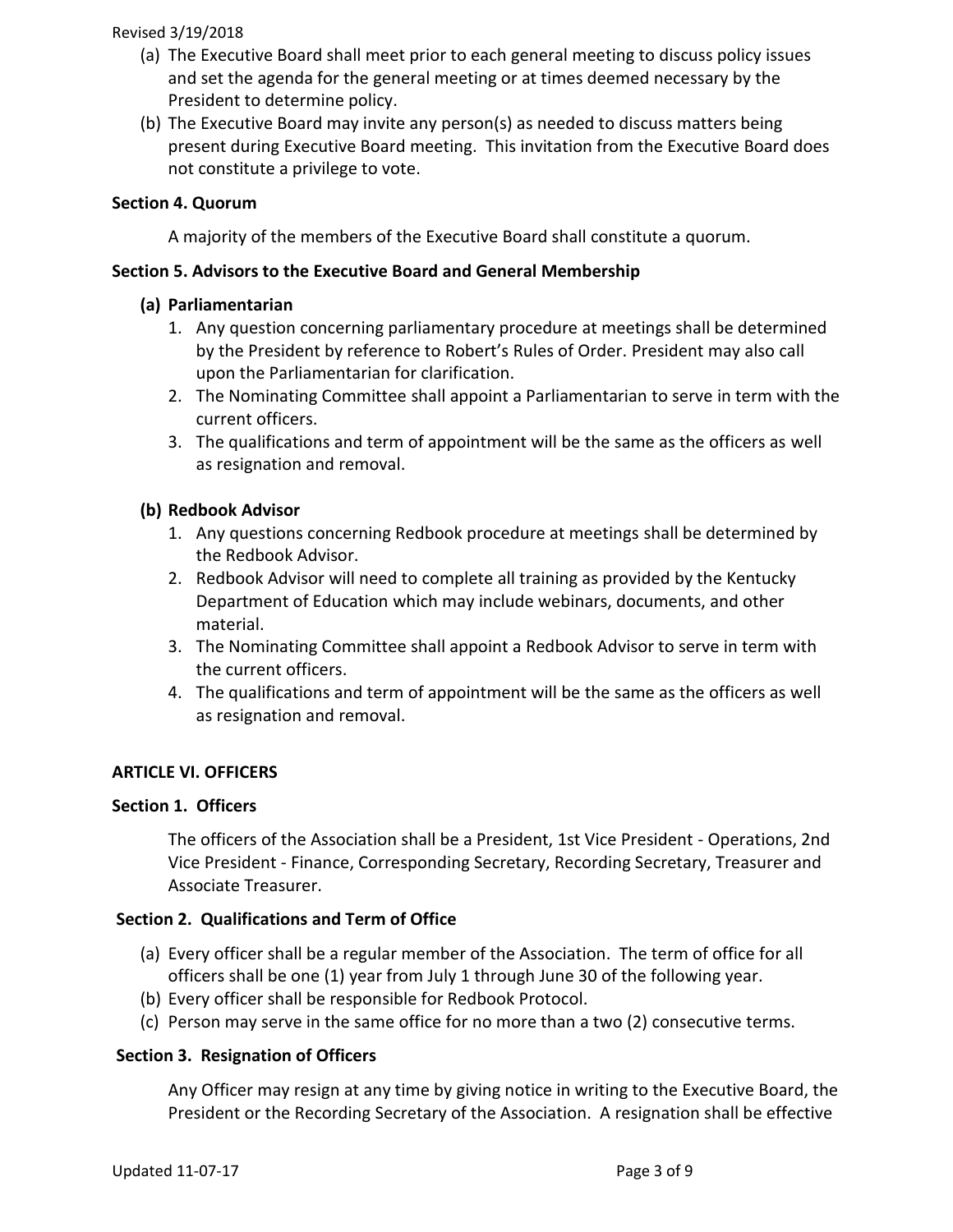at the time specified therein, or if no time is specified, at the next regular meeting of the Executive Board which takes place following receipt of the written resignation.

## **Section 4. Removal from Office**

Any officer may be removed from office for good cause, including, but not limited to, neglect of office, incapacity, or misconduct, by a vote of two-thirds (2/3) of the entire membership of the Executive Board, excluding the officer whose removal is under consideration.

## **Section 5. Vacancies**

In the event of a vacancy in the office of the President, the 1st Vice President shall immediately assume the office. A vacancy in an officer position, other than the office of President, shall be filled by majority vote of the General Membership at a regular or special meeting.

## **Section 6. Duties of Officers**

## **(a) President**

The President shall have the following duties:

- 1. He/She shall preside at all meetings.
- 2. He/She shall appoint all committees, and shall be ex-officio of all committees, except the Nominating Committee, or appoint Vice-President(s) in his/her place.
- 3. He/She shall have the power and duties usually vested in the office of the President.
- 4. He/She shall have such other duties as set forth in these bylaws or as may be assigned from time-to-time by the Executive Board.

## **(b) 1st Vice President – Vice President of Operations**

The  $1<sup>st</sup>$  Vice President shall have the following duties:

- 1. He/She shall perform all duties of the President when the President is absent and when so acting shall have all the powers assigned.
- 2. He/She shall serve on the Visual Performance Committee and Events Committee as a member.
- 3. He/She shall have such other duties as set forth in these bylaws or as may be assigned from time-to-time by the President or the Executive Board.

# **(c) 2 nd Vice President – Vice President of Finance**

The 2<sup>nd</sup> Vice President shall have the following duties

- 1. He/She shall perform all duties of the President when the President and the  $1^{st}$  Vice-President are absent and when so acting shall have all the powers assigned.
- 2. He/She shall serve on the Finance Committee, Fundraising Planning Committee, and Fundraising Execution Committee as a member.
- 3. He/She shall have such other duties as set forth in these bylaws or as may be assigned from time-to-time by the President or the Executive Board.

## **(d) Recording Secretary**

The Recording Secretary shall have the following duties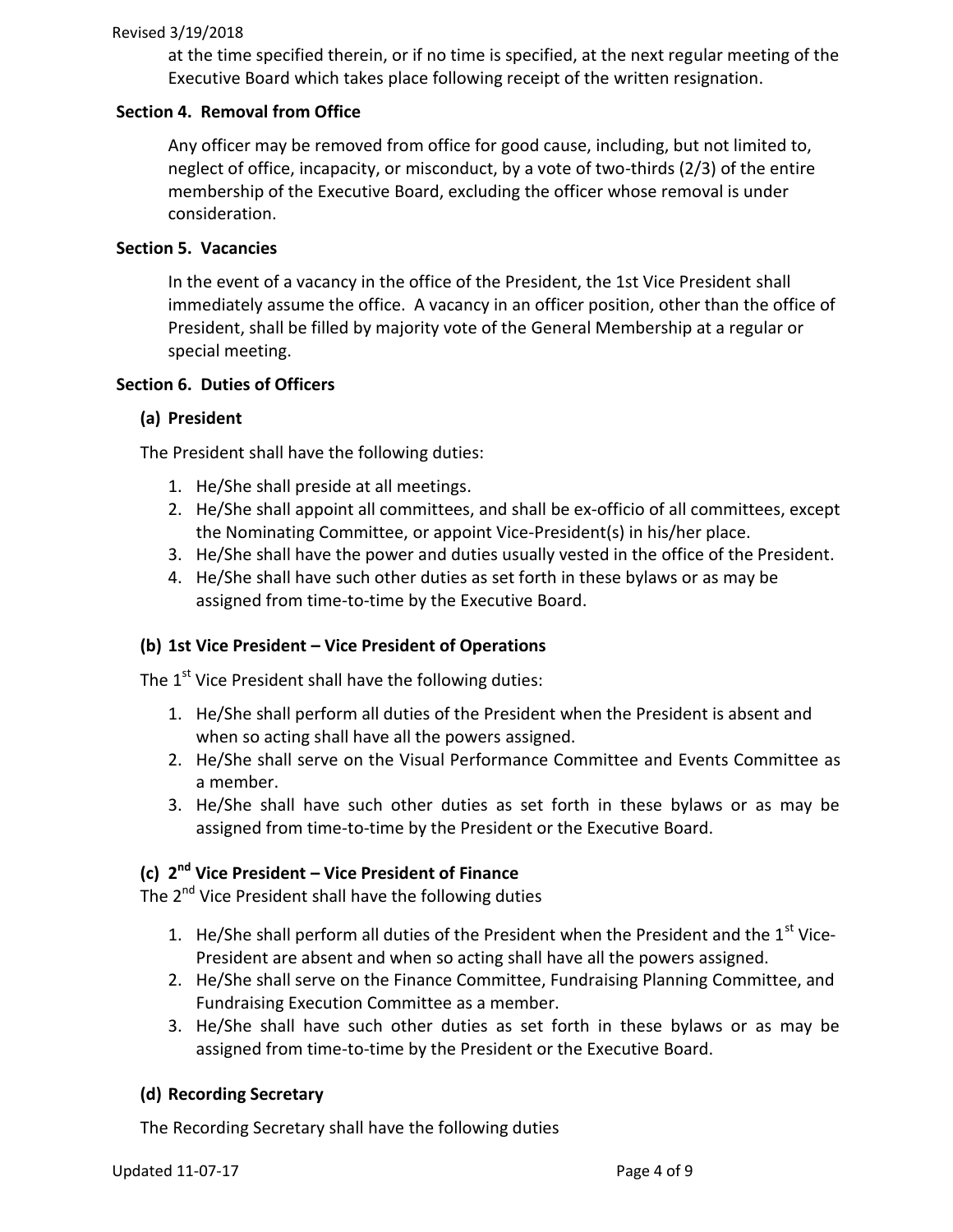- 1. He/she shall record and maintain minutes from all meetings, including but not limited to Regular Meetings, Executive Board Meetings, and Special Meetings.
- 2. He/she shall maintain all Medical Forms and Emergency Forms as required by School Policy.
- 3. He/She shall make the minutes of the regular meeting available in a secure manner to the Corresponding Secretary at least one week prior to the next regular meeting.
- 4. He/She shall make the minutes of a special meeting available in a secure manner to the Corresponding Secretary at least 72 hours after the special called meeting.
- 5. He/she shall maintain a contact list of all parents with Background checks for chaperoning purposes.
- 6. He/She shall have such other duties as set forth in these bylaws or as may be assigned from time-to-time by the President or the Executive Board.

# **(e) Corresponding Secretary**

The Corresponding Secretary shall have the following duties

- 1. He/She shall maintain all communications, including but not limited to Facebook, Website, and email.
- 2. He/She shall coordinate with Director to distribute message via paper or electronically to students during school year as needed.
- 3. He/She shall send the minutes of the regular meeting available in a secure manner to the general membership at least one week prior to the next regular meeting.
- 4. He/She shall send the minutes of a special meeting available in a secure manner to the general membership at least 72 hours after the special called meeting.
- 5. He/She shall be responsible for maintaining the Boyle County Marching Band Handbook.
- 6. He/She shall have such other duties as set forth in these bylaws or as may be assigned from time-to-time by the President or the Executive Board.

# **(f) Treasurer**

The Treasurer shall have the following duties

- 1. He/She shall prepare a monthly report for all Regular Meetings.
- 2. He/She shall prepare an annual report for the Annual Meeting.
- 3. He/She shall prepare and maintain a regular book of accounts showing all funds received and all expenditures made by the Association.
- 4. He/She shall pay all expenditures as needed.
- 5. He/She shall ensure all deposits are presented to the bank.
- 6. He/She shall work with Associate Treasurer in a training capacity to prepare the Associate Treasurer to succeed Treasurer the following year.
- 7. He/She shall have such other duties as set forth in these bylaws or as may be assigned from time-to-time by the President or the Executive Board.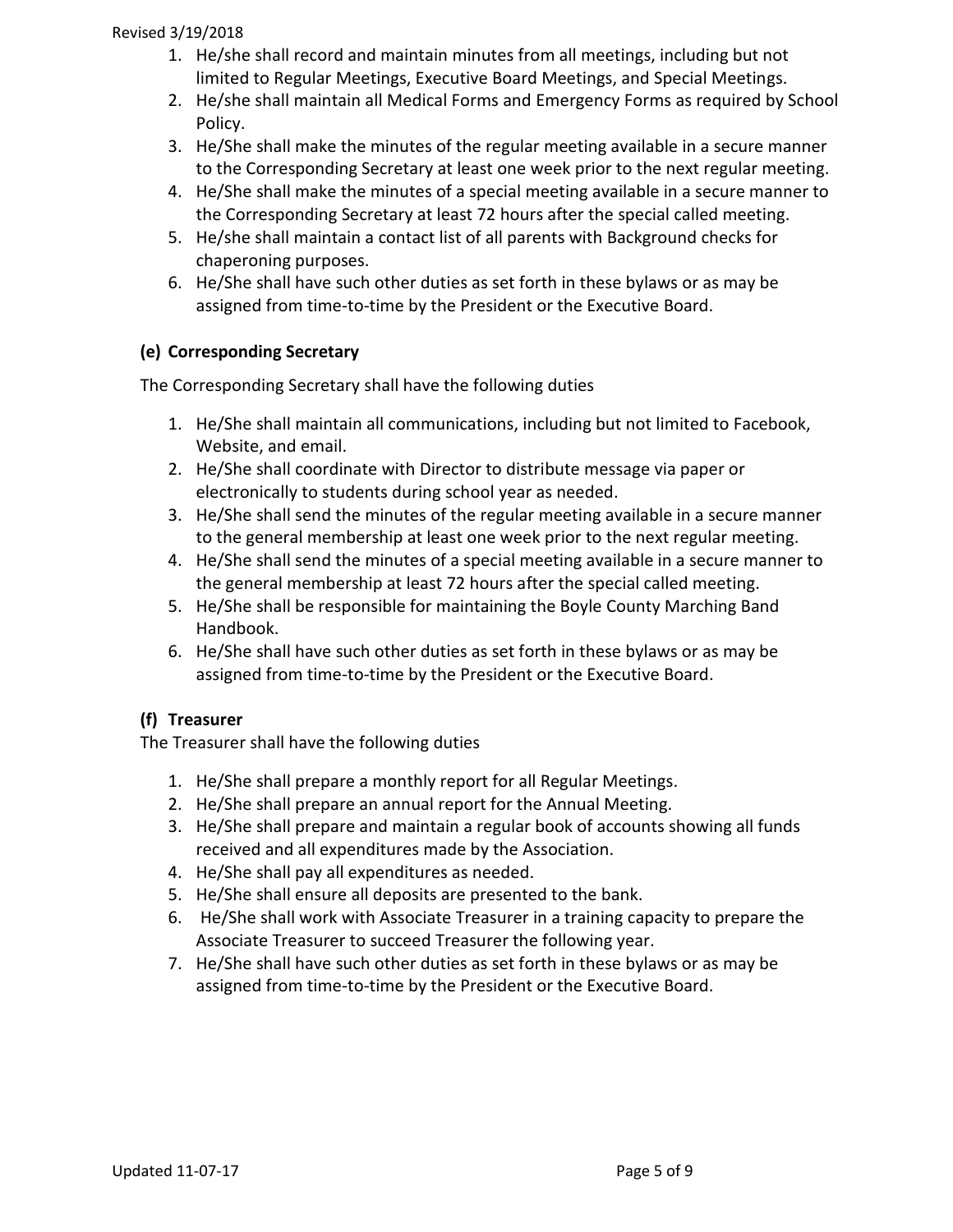## **(g) Associate Treasurer**

The Associate Treasurer shall have the following duties

- 1. He/She shall prepare and send all deposits to the Treasurer for review.
- 2. He/She shall record and report all monies received i.e., Fund Raising monies, Black Box and Pay Pal to Treasurer.
- 3. He/She shall shadow and learn from Treasurer in preparation to succeed the Treasurer for the following year.
- 4. He/She shall have such other duties as set forth in these bylaws or as may be assigned from time-to-time by the President or the Executive Board.

## **Section 7. Election of Officers**

- (a) The Nominating Committee shall submit at the meeting prior to the annual meeting the names of those persons for the respective offices. Nominations shall also be received from the floor after the report of the Nominating Committee. The nominee must be in attendance to accept the nomination.
- (b) The election shall be held at the annual meeting. Those officers elected shall serve a term of one (1) year, commencing at the July meeting following the annual meeting.
- (c) Officers are to be elected by secret ballot at the annual meeting.
- (d) Any member of The Boyle County Band Association, Inc. shall be eligible for office.
- (e) A majority vote of the members present shall constitute an election.

## **ARTICLE VII. COMMITTEES**

### **Section 1. Nominating Committee**

- (a) The Nominating Committee shall be appointed by the President no earlier than October and no later than the January meeting.
- (b) The committee shall be made of 5 members.
- (c) The committee shall not have any current officers assigned.
- (d) The report of the nominating committee shall be made to the Executive Board no later than March Meeting, or at a meeting called by the President.
- (e) The Committee shall also assign one (1) Parliamentarian and one (1) Redbook advisor.
- (f) The Committee shall also be responsible for completing a secure secret ballot vote at the annual meeting.

## **Section 2. Standing Committees**

- (a) Standing Committees are organized for the planning of all Association activities and business. The execution of the work may be completed by any volunteer and is not required to be a member of the committee.
- (b) All committees shall submit minutes of committee meetings to Recording Secretary one week from the meeting date.
- (c) Each standing committee shall be chaired by a member of the General Association.
- (d) A general member shall only chair one committee.
- (e) Meeting times to be determined once committee is set and active.
- (f) A quorum will be defined as a majority at committee meetings.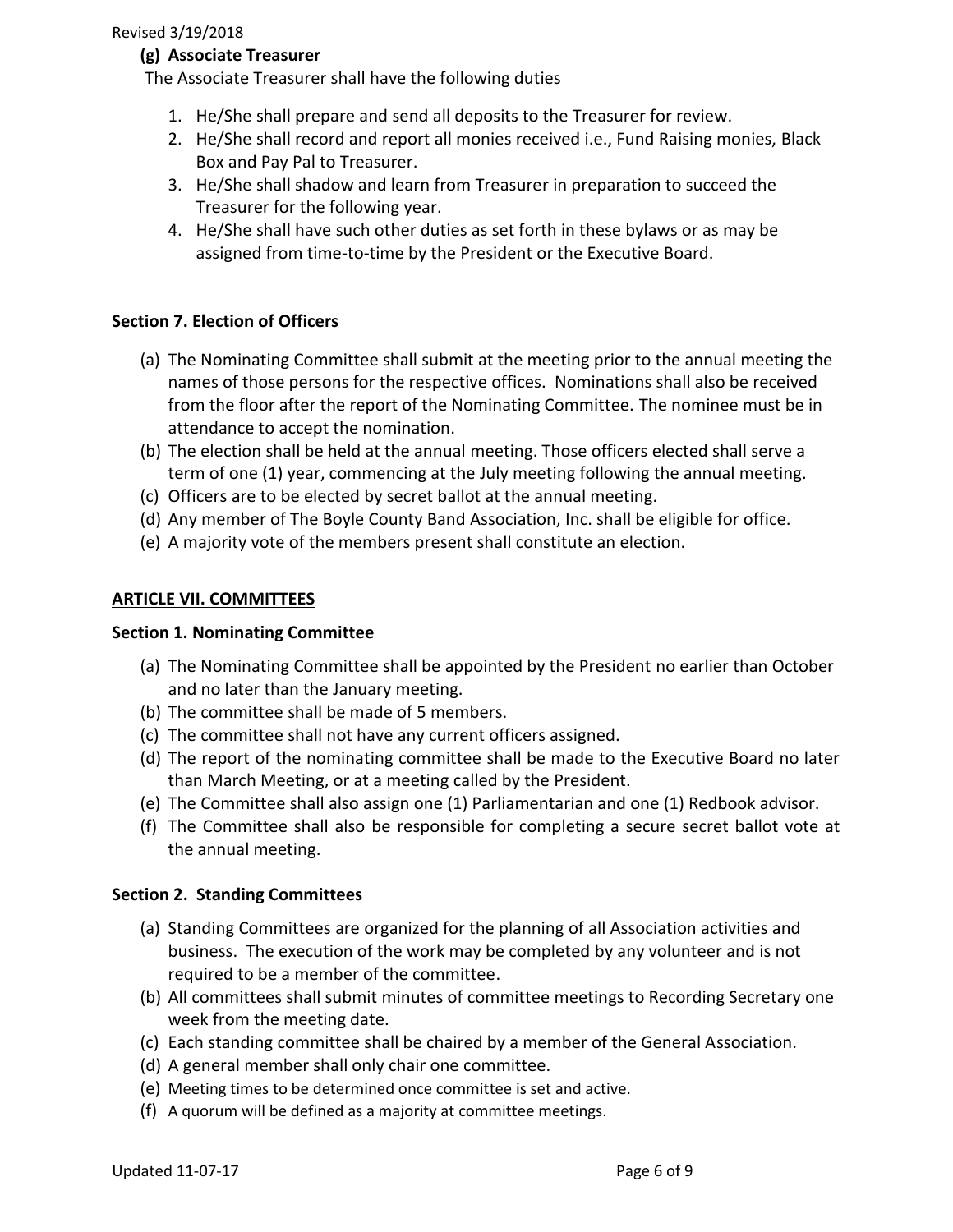- **1. Finance Committee**
	- a. Finance Committee shall be consisting of 5 members: the 2<sup>nd</sup> Vice-President Finance, Treasurer and three other Association members.
	- b. The Finance Committee shall be responsible for developing and reviewing fiscal procedures and the annual budget with the Executive Board.
	- c. The budget and all expenditures must be within budget. Any change to the total budget must be reviewed by the Finance Committee, approved by the Executive Board, and passed by a majority vote by General Membership.

## **2. Event Committee**

- a. Event Committee shall be consisting of 7 members: the  $1<sup>st</sup>$  Vice-President Operation and six other Association members.
- b. The Event Committee shall work together in planning and execution of the following but is not limited to just this list:
	- i. New Parent Liaison
	- ii. Parades
	- iii. Spring Concert
	- iv. Band Banquet
	- v. Meet and Greet
	- vi. New member recruitment
	- vii. Any other event which is assigned by the Director or Executive Board.

## **3. Fundraising Planning**

- a. Fundraising Planning Committee shall be consisting of 3 members: Associate Treasurer, and two other Association members.
- b. The Fundraising Planning Committee shall be responsible for developing a fundraising plan for the next fiscal year which includes, but is not limited to, a fundraising activity once a quarter.
- c. The committee shall develop a donor program.
- d. Plan shall be submitted to Executive Board for approval by the January Meeting.
- e. Committee shall also gain approval from School Board as required by Redbook.

# **4. Fundraising Execution**

- a. Fundraising Execution Committee shall be consisting of 5 members: Treasurer, and 4 other Association members.
- b. The Fundraising Execution Committee shall be responsible for implementing the approved Plan from the Executive Board.
- c. The Committee shall only make changes to plan as approved by the Executive Board.

# **5. Visual Performance Committee**

- a. Visual Performance Committee shall be consisting of 7 members: 1<sup>st</sup> Vice-President-Operations, and 6 other Association members.
- b. Building, cleaning, maintaining of
	- i. Props
	- ii. Uniforms
		- 1. Marching
		- 2. Guard
		- 3. Concert
	- iii. Equipment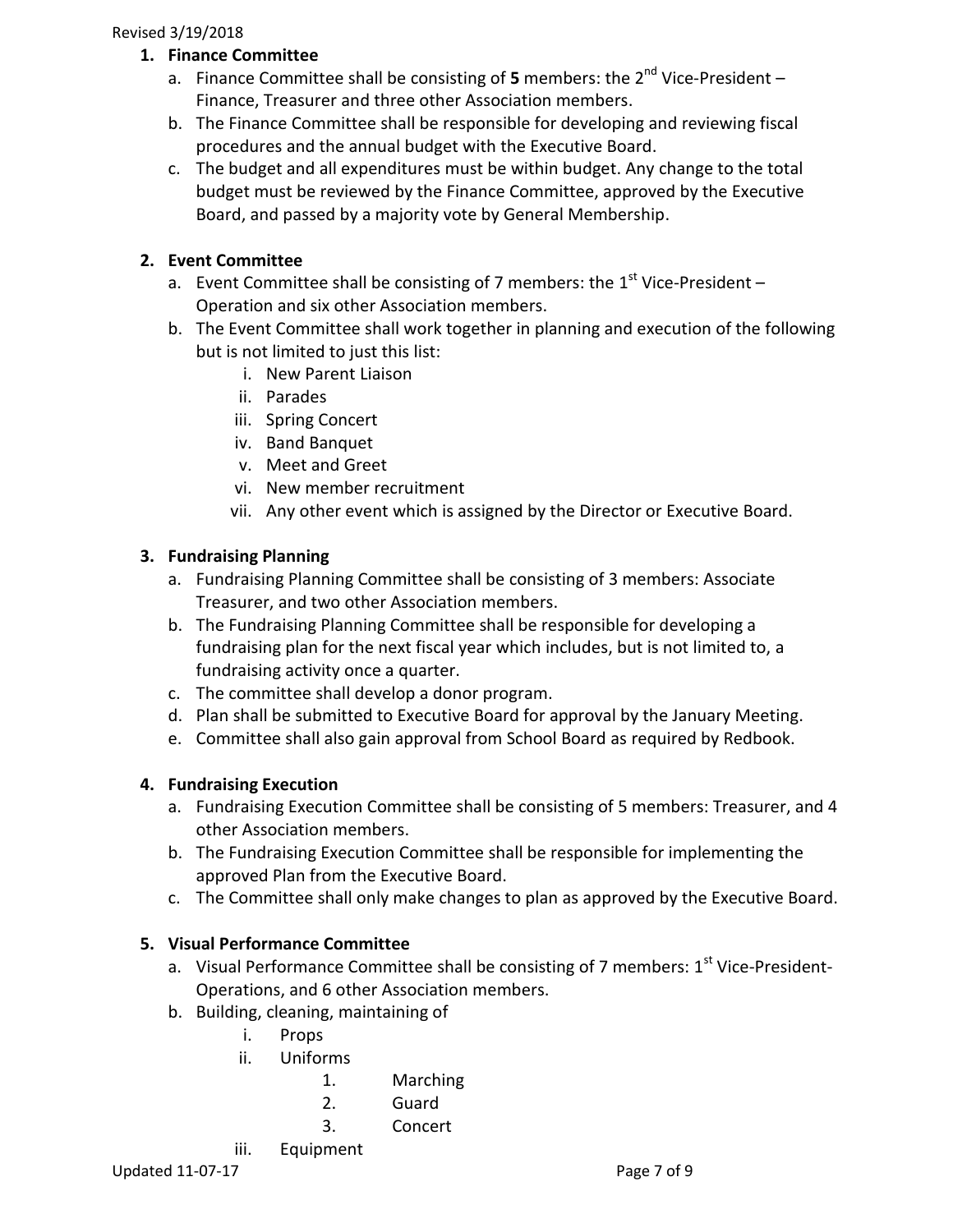- 1. Marching
- 2. Guard
- 3. Concert

## **ARTICLE VIII. FISCAL AFFAIRS**

- 1. The Fiscal Year shall be July 1 to June 30.
- 2. There shall be no dues required to be a voting member of The Boyle County Band Association, Inc.
- 3. The budget for the Association shall be approved by the Association and presented to the School Board by July 1.
- 4. At the annual meeting, a year to date financial report shall be given. A complete annual report shall be presented at the June meeting.
- 5. All checks shall be co-signed by the Treasurer and one other officer approved to be a signatory on the account, except the Associate Treasurer.
- 6. The yearly budget shall set aside the sum of two thousand five hundred dollars (\$2,500.00) to be used only for the purchase of new uniforms for the band. A portion of the budgeted money shall be placed in a separate interest bearing account to produce the highest possible yield, as directed by the Executive Board every quarter until the total yearly budget is met. The benefits of the account shall be reviewed by the annual meeting. Any funds from the sale of band uniforms shall be applied to the uniform account.
- 7. The yearly budget shall set aside the sum of one thousand dollars (\$1000.00) to be used only for the purchase and/or maintenance of transportation vehicles and/or trailers used for supporting the Band. A portion of the budgeted money shall be placed in a separate interest bearing account to produce the highest possible yield, as directed by the Executive Board every quarter until the total yearly budget is met. The benefits of the account shall be reviewed by the annual meeting. Any funds from the sale of transportation shall be applied to the transportation account.
- 8. Funds from the sale of any material used to support the band will be applied to that specific GL account.
- 9. The President(s) is authorized to spend up to \$50 for flowers or other appropriate expenditures to represent the Association should a member of the band, parent of a band student, or member of The Boyle County Band Association, Inc. fall ill or pass away. Furthermore, upon approval of the Executive Board, the Association President is authorized to spend \$50 to represent the band for any occurrence that is appropriate for the Association to send a memorial or condolence.

# **ARTICLE IX. BOOKS AND RECORDS**

The Association shall keep complete books and records of accounts and minutes of the proceedings of the Association, Executive Board and Committees.

# **ARTICLE X. By-Laws**

# **1. Review of the By-laws**

a. A committee of 5 general members will be appointed by the President to review the By-laws.